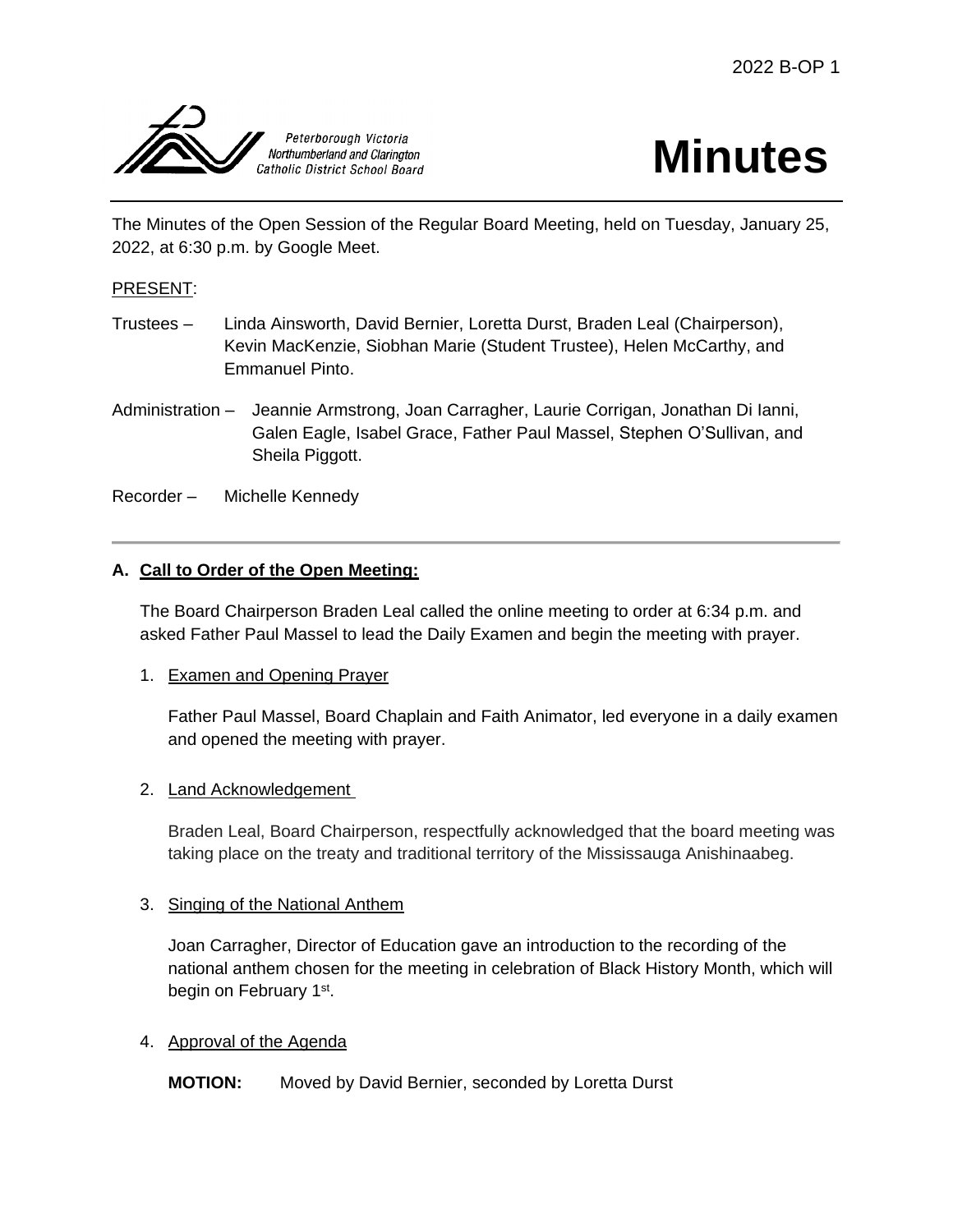that the Agenda be approved with the addition of item E.5, STSCO Governance Committee Report.

Carried.

5. Declarations of Conflicts of Interest

There were no conflicts of interest declared.

6. Approval of the Minutes of the December 14, 2021 Regular Board Meeting.

**MOTION:** Moved by Emmanuel Pinto, seconded by Linda Ainsworth that the minutes of the December 14, 2021 Regular Meeting be approved.

Carried.

7. Business Arising Out of the Minutes.

There was no business arising out of the minutes.

#### **B. Reports from the Office of the Director and Student Trustees:**

#### 1. Report from the Director of Education.

Joan Carragher gave the Director's Report, which included the following points:

- Congratulations were extended to Superintendent Laurie Corrigan who has been named as the new Director of Education for the Catholic District School Board of Eastern Ontario, effective February 22, 2022. Gratitude was expressed for Laurie Corrigan's passion for equity, special education and Catholic education. The students, staff and senior team will miss her a great deal.
- Week of Prayer for Christian Unity was January 18-25. There were online events through the Diocese of Peterborough and due to the gathering restrictions, an event with Calvary church will be re-scheduled to May, during Catholic Education Week.
- \$1,741 was raised through our schools on our 'Toonies for Tuition' collection day. Our donation will be sent to the Canadian Catholic Schools Trustees Association and shows our community's willingness to support Catholic Education across our country.
- **•** Remote learning began on January  $5<sup>th</sup>$ . In preparation, January  $3<sup>rd</sup>$  and  $4<sup>th</sup>$  were non-instructional days, communications were sent to staff and parents and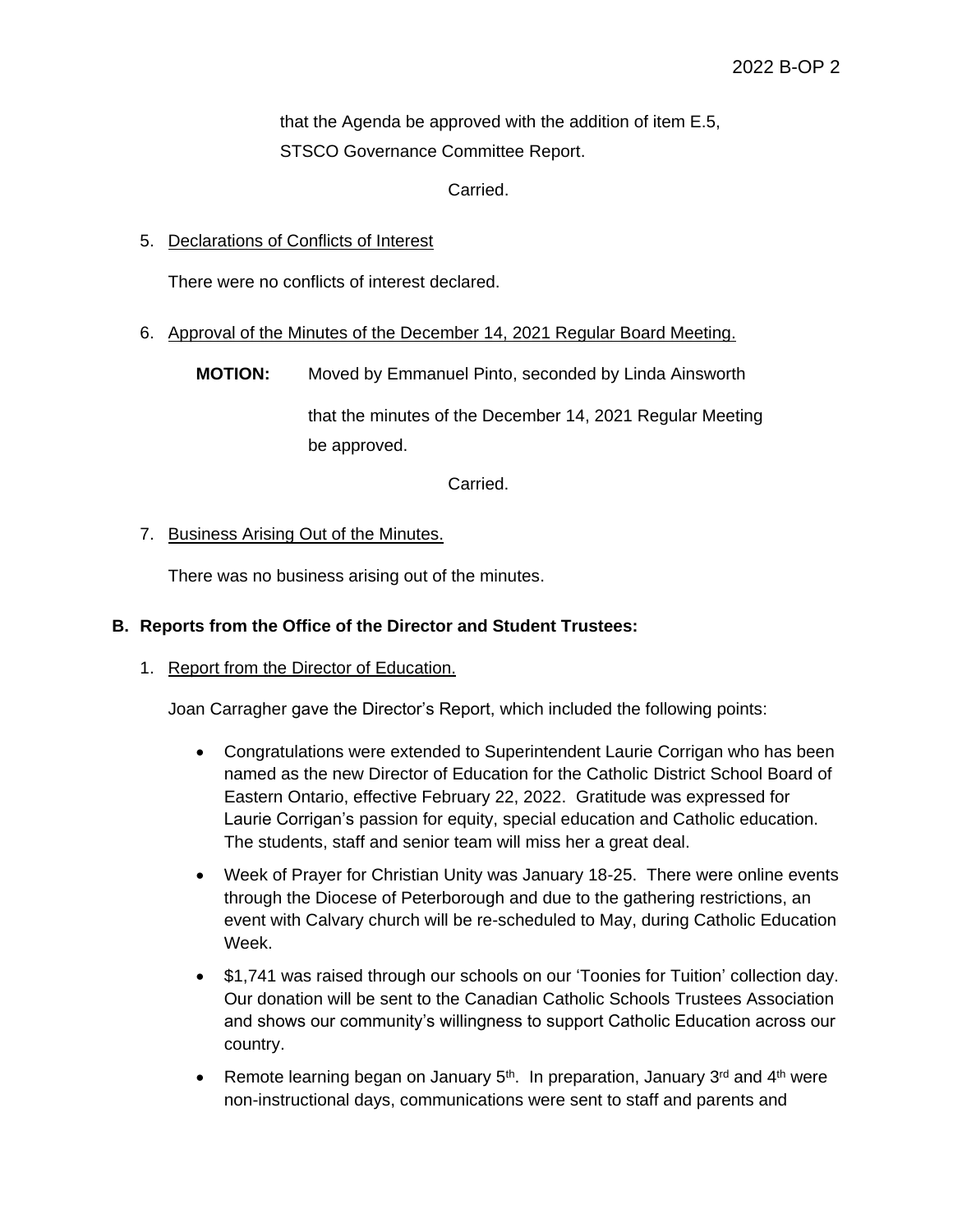resources were shared to assist staff with the delivery of remote learning.

- $\bullet$  In-person learning resumed on January 17<sup>th</sup>.
- Participated in the ABCs of Back to In-person Learning, a live broadcast put on by the three Public Health Officers on January 13.
- PVNCCDSB facilitated distribution of Ministry provided staff N95 masks, Rapid Antigen Tests (RATs) for staff and students and 3-ply cloth masks for students.
- Absenteeism reporting for every school in the province is being published on a Ministry reporting site. The Ministry has indicated that reporting to parents will occur when absenteeism reaches 30% in a school. We will continue our daily work with the public health units and consider other factors including positive test results to determine communication with the school community or school closure.
- Two enhancements to the Ministry and public health measures have been taken by PVNCCDSB. They are the requirement for kindergarten students to wear masks and that principals will send communications if they receive voluntary disclosure of a positive PCR or RAT.
- January 31, 2022 is a Professional Activity Day and the end of the first half of the school year. Semester two will begin for secondary students on February 1 and best wishes are extended to all students for a successful second half of the school year.

Following her report, Joan Carragher invited questions and comments from the trustees.

#### 2. Report from the Student Trustee, Siobhan Marie.

Student Trustee Siobhan Marie gave the Student Trustee report which included the following highlights:

- School has been taking place virtually but students have still been able to take part in student-led activities. Holy Cross Catholic Secondary School, St. Peter Catholic Secondary School and St. Thomas Aquinas Catholic Secondary School have been organizing "Week of Wellness" activities.
- Snowman building competitions have been organized by students at Holy Cross CSS and St. Mary CSS with categories to recognize Best Dressed, Coolest Snowman, and Best Snowman.
- St. Stephen Catholic Secondary School held a Family Pizza night with their local Domino's and has developed a virtual tour of the school with future students in mind, making information about the school easy to access.
- Superintendent of Learning, Mrs Jeannie Armstrong presented the draft Equity Policy at the Student Council Liaison Committee meeting. The student members were invited to contribute to the student responsibilities section to further support student voice in the policy development.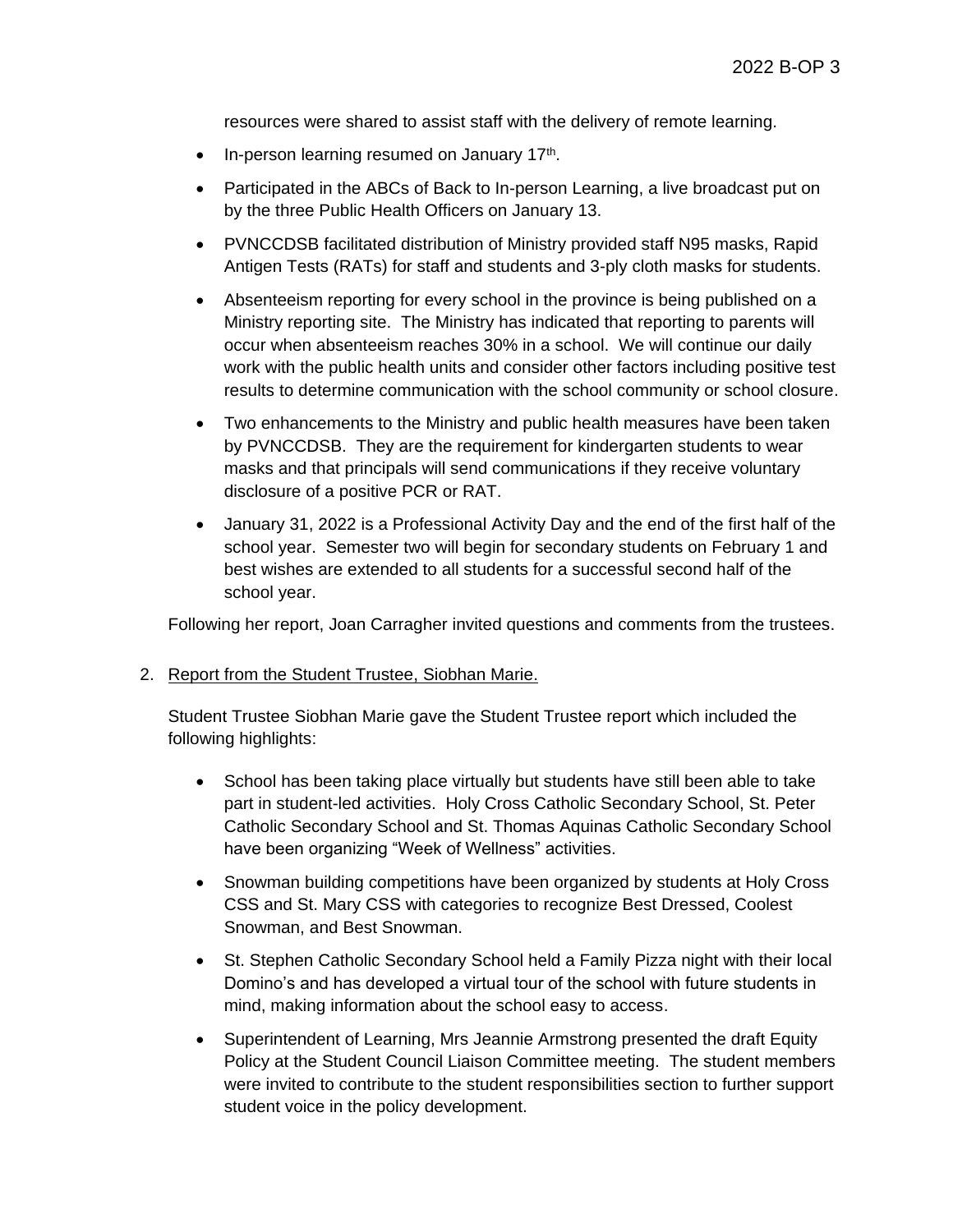- The Student Voice page on the PVNCCDSB website has been updated and now includes the "Being Creative: Voices that Accompany" student handbook. The next retreat in February will follow the theme of 'Being Well'.
- Many of the secondary schools have been creating COVID safety awareness videos and resources. Students from St. Peter CSS have created instructional posters about wearing masks and St. Thomas Aquinas CSS students have an instructional video in the works.
- At the end of this quadmester, or semester for St. Thomas Aquinas CSS, many students continue to express their resilience, their optimism and anticipation for the months to come.

Siobhan Marie invited questions and comments at the conclusion of her report.

# 3. Report from the Manager of Communications.

The Manager of Communications, Galen Eagle shared system achievements from all areas of the board which included the following highlights and initiatives:

- The Communications department has begun to get ready for the next school year by assisting with the promotion of Kindergarten registration and Grade 8 information nights, held at the secondary schools.
- Schools have created virtual tours and videos for students to 'visit' online rather than attending in-person tours.
- Most advertising is online and specifically targeted. Advertisements on Facebook can be directed and targeted to specific groups located in specific communities.
- Advertisements for Kindergarten registration have been placed on local news sites, Facebook, Instagram and Tiktok.
- Online advertising is able to provide a great deal of analytics, allowing the department to evaluate the success of the campaign and the reach of the ads that resulted in visits to the website.
- Examples of classroom activities that have been shared on twitter were highlighted through the hash tag, #PVNCInspires. A daily visit on twitter demonstrates the wonderful things that are happening in PVNCCDSB schools each day.

At the conclusion of his report, Galen Eagle invited questions and comments from the trustees.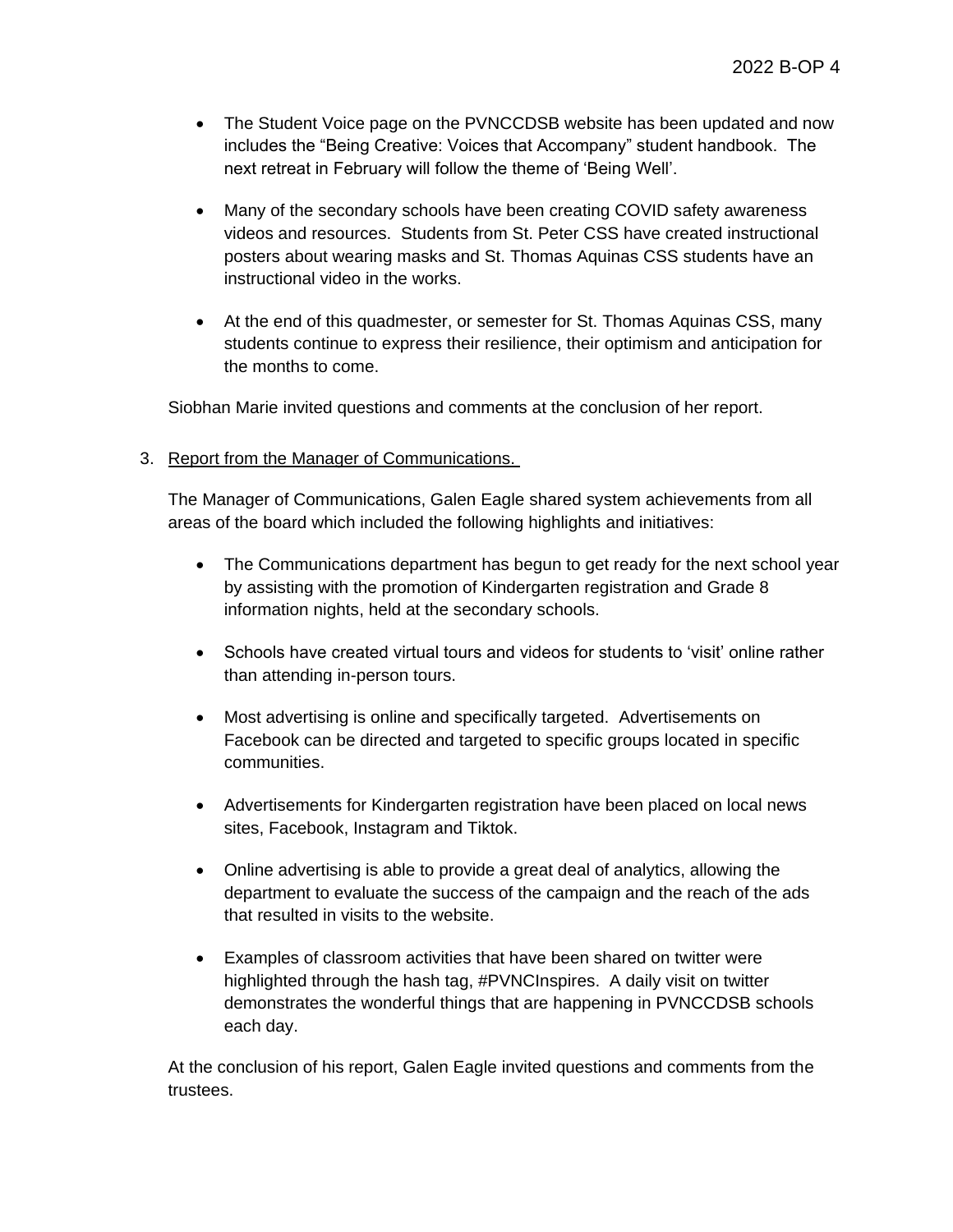# **C. Presentations:**

# 1. Catholic Board Improvement Plan for Student Achievement and Well-being (CBIPSAW).

Superintendents Jeannie Armstrong, Laurie Corrigan, Jonathan Di Ianni and Sheila Piggott presented the 2021-2022 Catholic Board Improvement Plan for Student Achievement and Well-being. The plan was created focusing on main themes which correspond with the strategic priority pillars: Being Creative, Being Well and Being Community. The CBIPSAW is a document that develops and guides the academic focus of the board, providing direction for the creation of the Catholic School Improvement Plans for Student Achievement and Well-being (CSIPSAW) that are developed in each school.

At the end of the presentation the team of superintendents answered questions from the trustees.

# **D. Programs and Services:**

#### **E. Business, Finance and Governance:**

#### 1. Ontario Catholic School Trustees' Association (OCSTA) Open Session Report.

Braden Leal, Chairperson of the Board reported that information from OCSTA was shared with trustees and invited Trustee Linda Ainsworth to give a regional update. Linda Ainsworth gave highlights of the virtual Catholic Trustees Seminar held on January 14<sup>th</sup>. All presentations are posted on the OCSTA membership portal for trustees if they were not able to be in attendance.

#### 2. Recommended Action from the Committee-of-the-Whole, January 10, 2022.

**MOTION:** Moved by Linda Ainsworth, seconded by Emmanuel Pinto

that the Site Improvement and Renovations project at St. Paul CES Norwood (2021-T-21) be awarded to Drain Brothers Excavating Limited in the amount of \$1,125,737.11 plus HST.

Carried.

# 3. School Year Calendar, 2022-2023.

Stephen O'Sullivan, Superintendent of Human Resource Services gave a report on the 2022-2023 School Year Calendar consultation process and survey outcomes.

**MOTION:** Moved by David Bernier, seconded by Helen McCarthy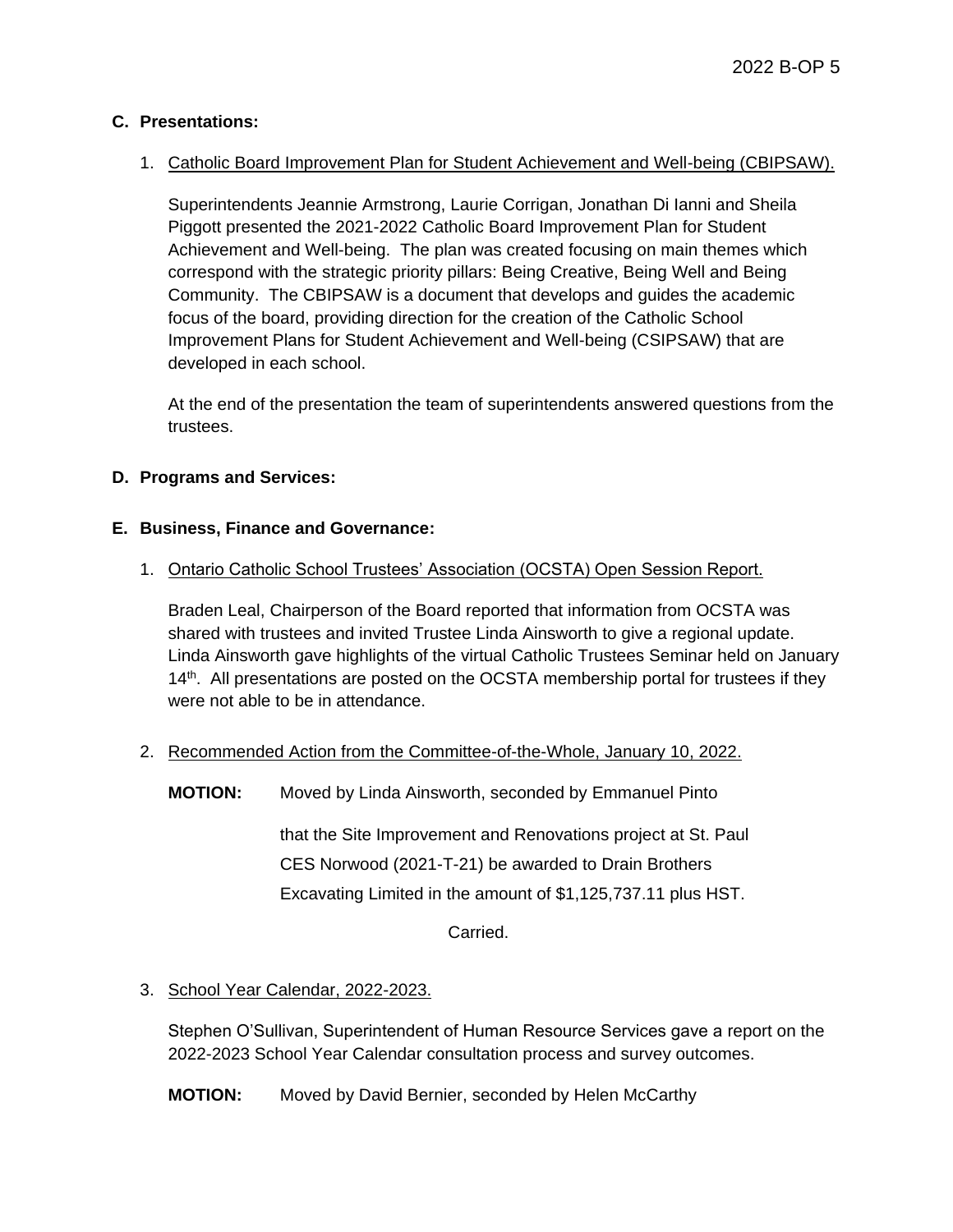that the proposed Elementary and Secondary School Year Calendars for 2022-2023 (Option A) be approved and submitted to the Ministry of Education for approval, as required.

Carried.

# 4. Student Trustee Professional Development, Ontario Student Trustees' Association (OSTA-AECO) Board Council Conference, February 17-20, 2022.

**MOTION:** Moved by David Bernier, seconded by Helen McCarthy

that the student trustee be authorized to attend the Ontario Student Trustees' Association (OSTA-AECO) Board Council Conference, being held virtually, February 17-20, 2022.

Carried.

# 5. Student Transportation Services of Central Ontario (STSCO) Governance Committee Report.

Board Chairperson, Braden Leal invited Isabel Grace, Superintendent of Business and Finance to give an overview of the STSCO Governance Committee meeting held on January 24, 2022. Topics from the meeting included budget status and planning for the 2022-2023 school year with a goal to mitigate current driver shortages.

**F. Human Resources:** 

- **G. Policy Development:**
- **H. Old Business:**
- **I. New Business:**
- **J. Bring Forward:**

#### **K. Information Items:**

#### 1. Chairperson's Report

Board Chairperson, Braden Leal extended his gratitude to Superintendent Laurie Corrigan for her years of service to PVNCCDSB and especially for being the voice of special education students. Chairperson Leal extended thanks to Dr. Thomas Piggott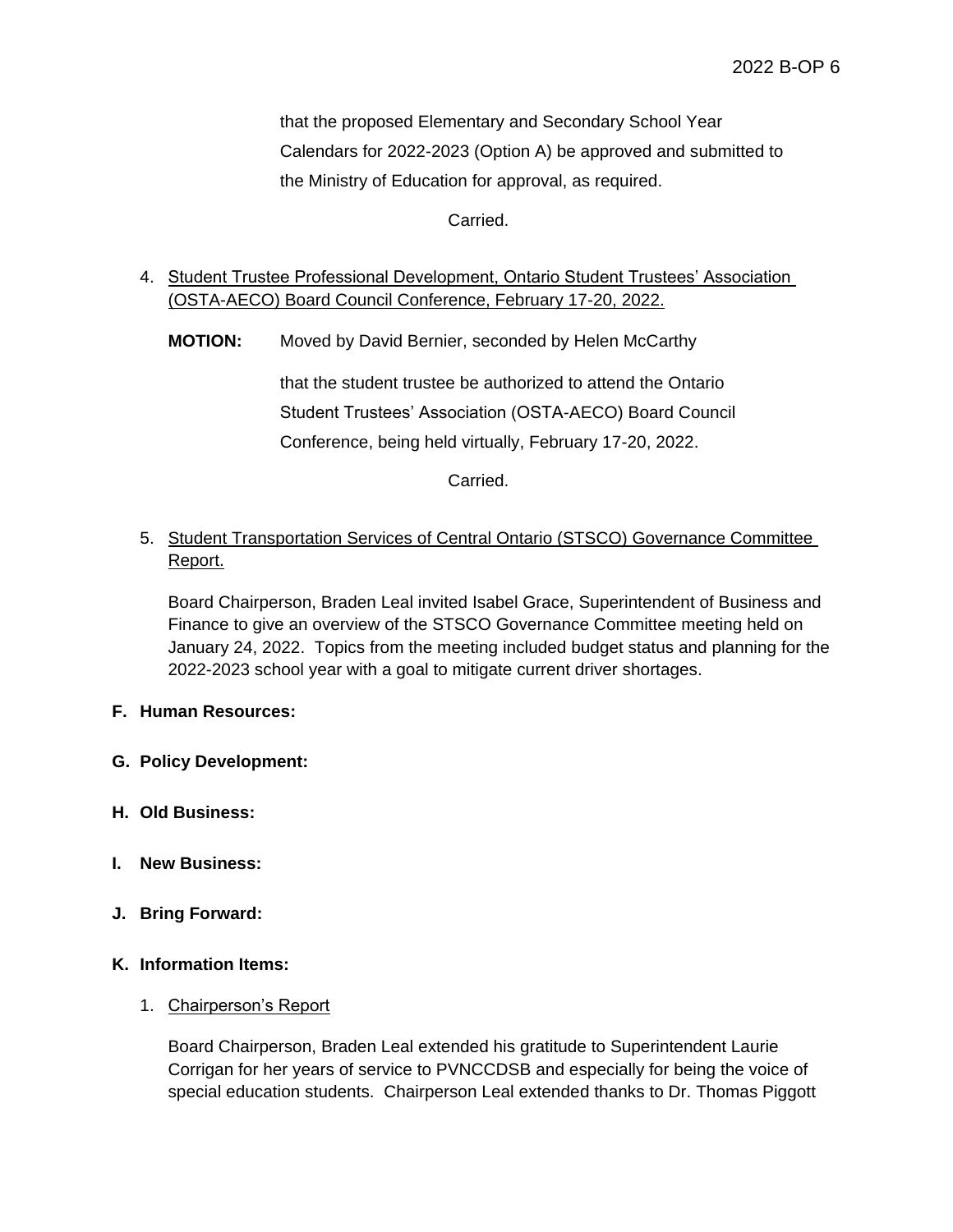for his ongoing work during the pandemic. In conclusion, Mr. Leal thanked the employees of PVNCCDSB for their continued hard work and dedication during the pandemic.

# 2. Committee Chairperson's Report:

a) Special Education Advisory Committee, January 20, 2022.

Trustee Helen McCarthy reported about student access to 'hot spots' to ensure equitable access to internet connectivity for remote learning and the recent 'Parent Café', an online meeting place for PVNCCDSB parents to share their experiences.

# **L. Future Meetings and Events:**

# 1. Board Meeting

a. Board Meeting Open Session, February 22, 2022, 6:30 p.m. (In-camera Session, 6:00 p.m.)

# 2. Board Standing Committee Meetings: (Listed in chronological order.)

- a. Policy Development Committee, February 1, 2022, 6:30 p.m.
- b. Chairperson's Committee, February 7, 2022, 5:00 p.m.
- c. Committee-of-the-Whole, February 7, 2022, 6:30 p.m.

#### 3. Other Committee Meetings: (Listed in chronological order.):

- a. Accessibility for All Committee, February 3, 2022, 1:00 p.m.
- b. Faith and Equity Advisory Committee, February 10, 2022, 6:30 p.m.
- c. Special Education Advisory Committee, February 17, 2022, 6:30 p.m.
- d. Student Council Liaison Committee, February 22, 2022, 4:15 p.m.
- e. Catholic Parent Engagement Committee, February 28, 2022, 6:30 p.m.
- f. First Nation Métis Inuit Advisory Committee, March 8, 2022, 6:30 p.m.
- g. STSCO Governance Committee, March 30, 2022, 3:00 p.m.
- h. French as a Second Language Advisory Committee, April 27, 2022, 4:30 p.m.
- i. Audit Committee, TBA
- j. Supervised Alternative Learning Committee (SAL), TBA.
- 4. Board Events:
	- a. Catholic Leadership Development Series Session #3, April 21, 2022.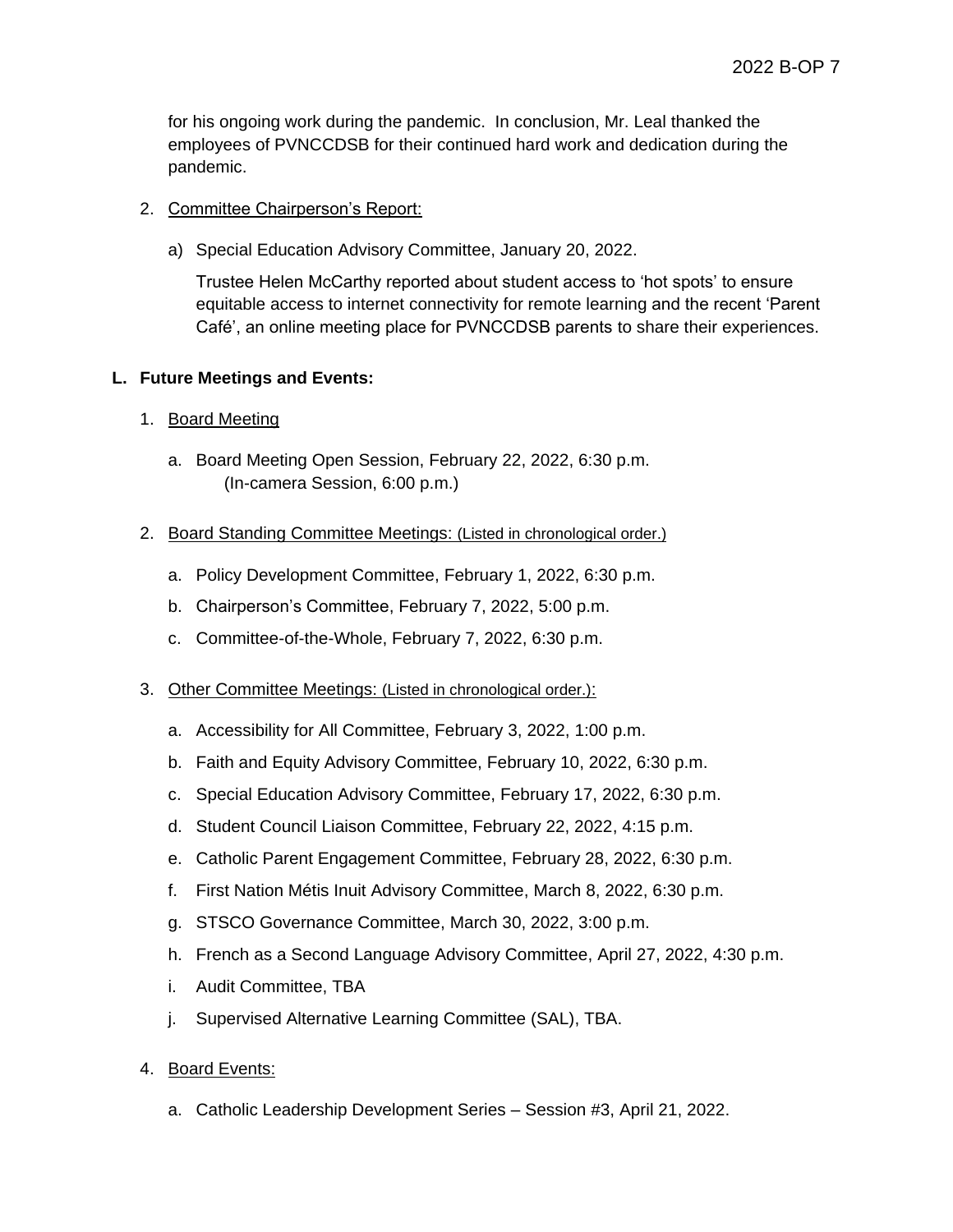- b. Ontario Catholic School Trustees' Association (OCSTA) Annual General Meeting, Ottawa, ON, April 21-23, 2022.
- c. Catholic Education Week, May 2-6, 2022.

# **M. Conclusion:**

- 1. Report from the In-camera Meeting
	- MOTION: Moved by David Bernier, seconded by Linda Ainsworth

that the Board approve the actions and the discussions arising from the January 25, 2022, in-camera session, as follows:

- A. Call to Order:
	- 1. Opening Prayer
	- 2. Motion for the Approval of agenda with addition of item D.4, STSCO Governance Committee, January 24, 2022, In-camera Report.
	- 3. Linda Ainsworth declared a conflict of interest with item D.3, OCSTA In-camera Report.p
	- 4. Motion for the approval of the minutes from the December 14, 2021 Regular In-camera meeting.
- D. Business, Finance and Governance:
	- 1. School Operation Matter.
	- 2. Approval of recommended action from the Committee-of-the-Whole, January 10, 2022, In-camera meeting.
	- 3. OCSTA In-Camera Report.
	- 4. STSCO Governance Committee, January 24, 2022, In-camera Report.
- E. Human Resources:
- F. Other Urgent Matter:
- I. Convening in Open Session:
	- 1. Closing Prayer.
	- 2. Motion to convene in Open Session.

#### Carried.

2. Closing Prayer

Trustee Emmanuel Pinto led the closing prayer to end the meeting.

3. Adjournment